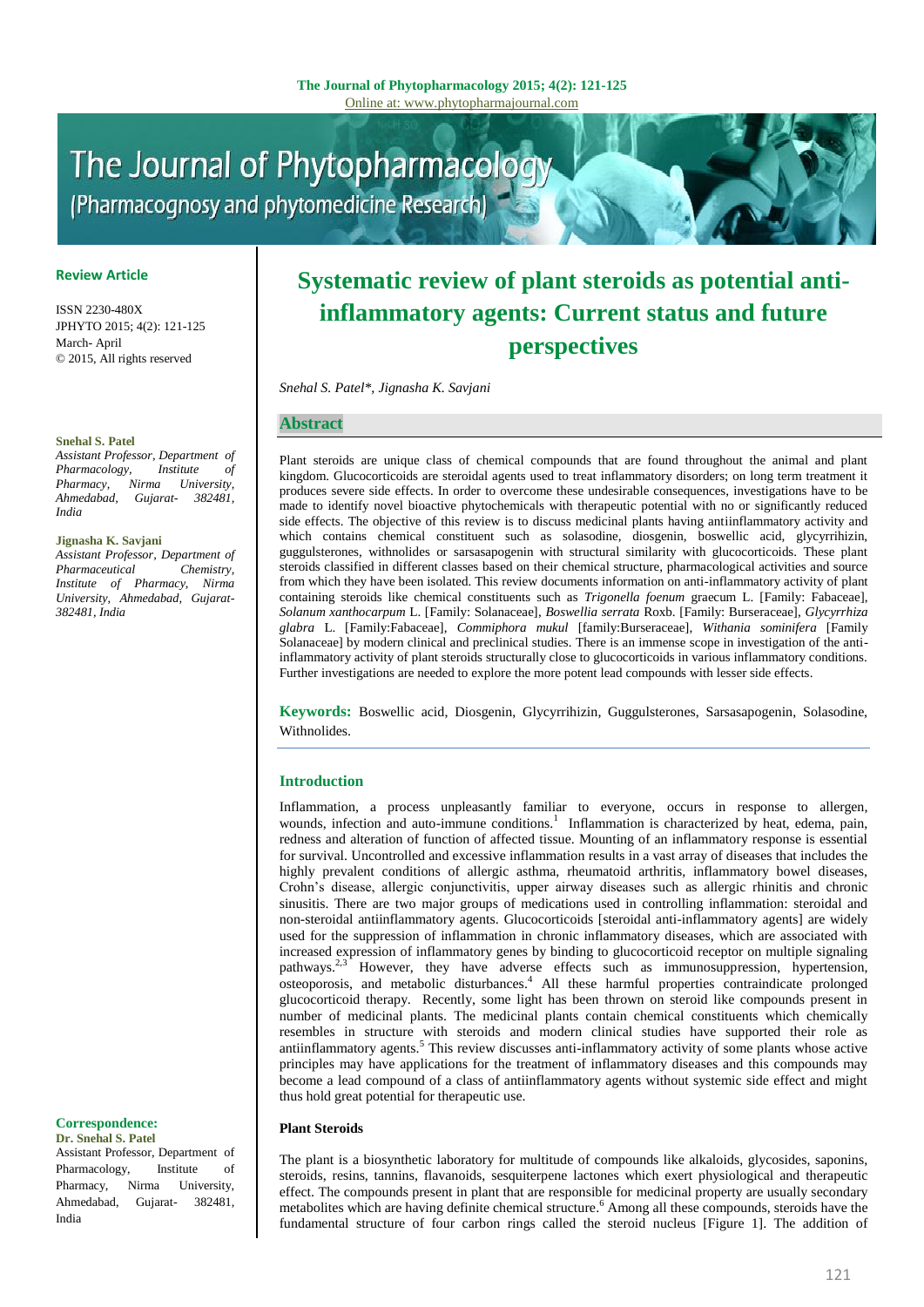### *The Journal of Phytopharmacology*

different chemical groups at different positions on backbone leads to the formation of many different types of steroidal compounds including sex hormones progesterone and testosterone, the antiinflammatory steroids like corticosteroids, cardiac steroids digoxin and digitoxin, animal steroid like cholesterol, steroidal glycosides.<sup>7,8</sup> Plant steroids synthesized by cyclisation of 2,3-epoxysqualene into cycloartenol are further metabolized owing to the enzymatic conversion to produce biologically active steroids.<sup>5</sup> We have reviewed distribution of the various classes of plant steroids in different plants and their pharmacological activities. Plant steroids classified in different classes based on their chemical structure, pharmacological activities and source from which they have been isolated [Table 1]. Plant steroids possess many interesting medicinal, pharmaceutical and agrochemical activities like anti-tumor, immunosuppressive, hepatoprotective, antibacterial, plant growth hormone regulator, sex hormone, antihelminthic, cytotoxic and cardiotonic activity.

#### **Table: 1** Classification of plant steroids

| <b>Plant steroids</b>           | <b>Chemistry</b>                                                                                                          | <b>Pharmacological action</b>                                                         | <b>Example</b>                                                       | <b>References</b> |
|---------------------------------|---------------------------------------------------------------------------------------------------------------------------|---------------------------------------------------------------------------------------|----------------------------------------------------------------------|-------------------|
| <b>Brassinosteroids</b>         | Cholestane with two vicinal diols and<br>various substituents in position C-24.                                           | Growth-promoting<br>phytohormone                                                      | <b>Brassinolide</b><br>Catasterone                                   | [9,7]             |
| <b>Bufadienolides</b>           | Polyhydroxy C-24 steroid with six<br>membered pyrone ring at C-17.                                                        | Cardiotonic, increase the<br>force of contraction of<br>heart                         | Helleborin,<br>Scillaridine,<br>Physodine,<br>Ouabain                | [10]              |
| Cardenolides                    | C-24 steroids but possess a five-<br>membered lactone ring located at C-17                                                | Cardiotonic, arrow<br>poision, anti-bacterial                                         | Digoxin,<br>Digitoxin,<br>Digitoxigenin                              | [11, 12]          |
| Cucurbitacins                   | Oxygenated C-30 triterpenoids with a<br>methyl group at C-4                                                               | Antitumour,<br>antimicrobial.<br>hepatoprotective,<br>antiinflammatory                | Cucurbitacin D,<br>cucurbitacin C<br>Arvenin 1,                      | $[13-16]$         |
| Ecdysteroids                    | C-27 steroids with a 7-en-6-one<br>chromophore, and methyl group at C-<br>24                                              | protect plants against<br>insects (molting)<br>hormones)                              | Ecdysone<br>Oogonial                                                 | [17, 18]          |
| Sapogenins/<br>Steroid saponins | Oxygenated C-27 steroids with an<br>hydroxyl group in C-3                                                                 | Antifungal, hepatitis, sex<br>hormone, antitusive                                     | Spirostanol<br>(diosgenin,<br>sarsepogenin, glyc<br>vrrhetinic acid) | [19, 20]          |
| Steroidal alkaloids             | steroidal skeleton with nitrogen atom<br>integrated into a ring or as a substituent.                                      | Antiinflammatory agent,<br>sex hormone                                                | Solasodine,<br>Solasonine,<br>Solamargine,<br>Solanidine,            | [21, 22]          |
| Withasteroids/<br>Withanolides  | C-28 steroids with a $\delta$ -lactone, the side-<br>chain linked to the steroid nucleus at<br>$17\alpha$ or 17 $\beta$ . | Diarrhoea, rheumatic<br>fever, anti-tumor,<br>immunosuppressive,<br>hepatoprotective, | guggulsterone<br>Withaferin A,<br>Iochromolide, With<br>anolide      | $[23-26]$         |



**Figure 1:** Representative steroidal structures of chemical constituents present in plants showing antiinflammatory activity.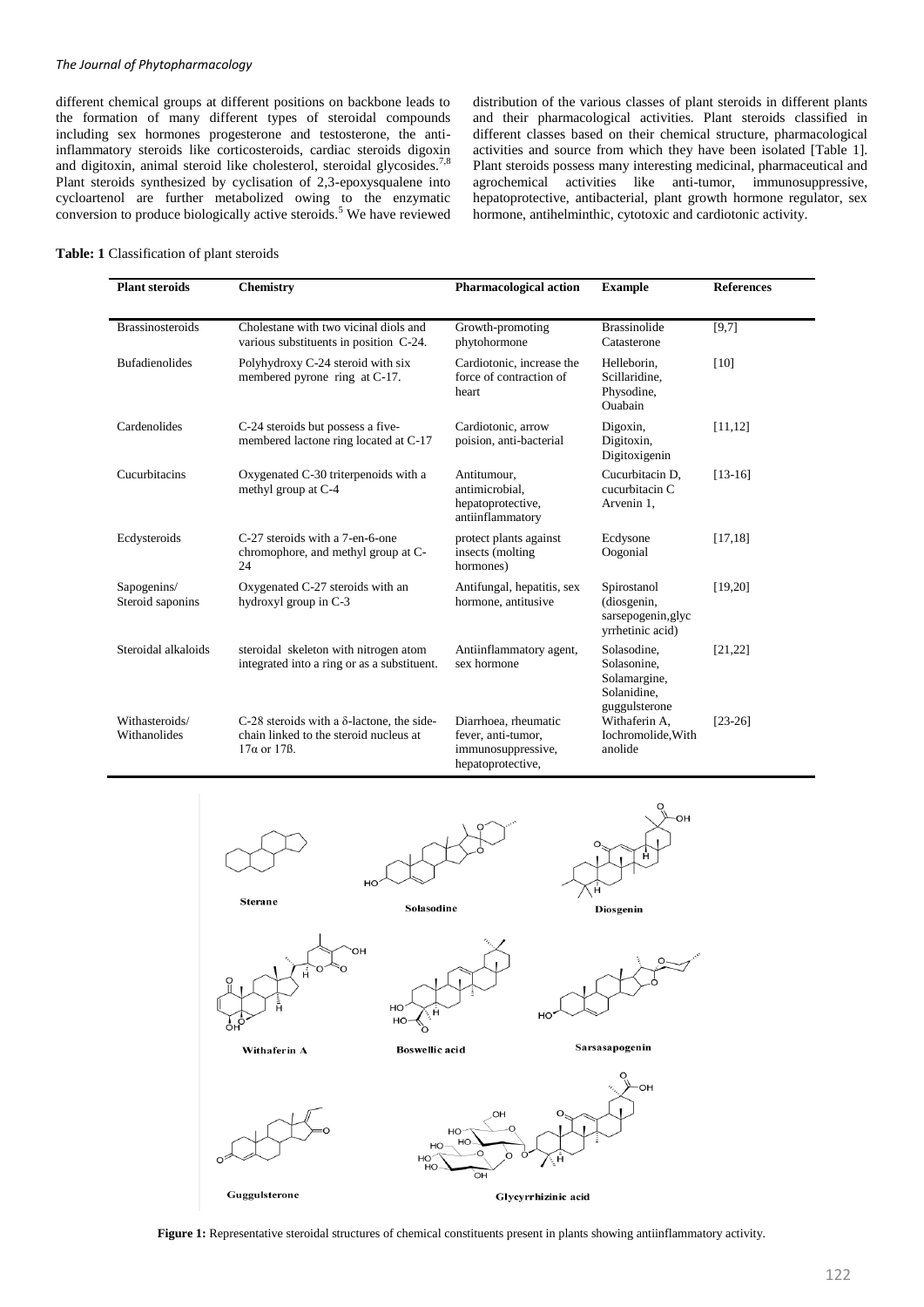#### **Plants with steroidal constituents and antiinflammatory activity**

Number of medicinal plants is known to exist in plant floras which are responsible for antiinflammatory activity. Recently some light has been thrown on steroid like compounds present in number of medicinal plants. Plants containing chemical constituents having steroidal structure like *Trigonella foenum graecum, Solanum xanthocarpum, Boswellia serrata, Glycyrrhiza glabra, Commiphora mukul, Withania somnifera, Smilax officinalis* proved to be antiinflammatory agents by modern clinical and pre-clinical studies. Therefore, it is necessary to explore these plants to identify lead molecule for anti-inflammatory activity in various inflammatory diseases.

#### *Trigonella foenum graecum*

Fenugreek [*Trigonella foenum graecum]* contains diosgenin, a steroidal saponin [Figure 1]. Fenugreek has been reported to suppress inflammation and is has been investigated as a potential treatment for rheumatoid arthritis, especially the acute phase. $27.28$  It also been reported that leaf extract of fenugreek possesses a potent antiinflammatory activity that could inhibit the rat paw inflammation induced by formalin.<sup>29</sup> The chemokines, produces recruitment of lymphocytes leading to tissue damage that are expressed during the inflammatory process are inhibited by steroidal glycoside from *Trigonella foenum graecum*. 30

#### *Solanum xanthocarpum*

*Solanum xanthocarpum*, belonging to family Solanaceae contains steroidal glycoalkaloids like Solasodine [Figure 1]. It is widely used by practitioners of the Siddha system of medicine in southern India to treat respiratory diseases. <sup>31</sup> *Solanum xanthocarpum* could relieve bronchospasm in asthmatic patients to a significant extent. This confirms the traditional claim for the usefulness of *Solanum xanthocarpum* in bronchial asthma. <sup>32</sup> Solanum species is a convenient source of 16-dehydropregnenolone acetate, which is a starting material for oral contraceptive and anti-inflammatory steroidal drugs. The Steroidal alkaloid fraction of *Solanum xanthocarpum* have been reported to protect sensitized mast cells from degranulation on antigen shock thus confirming the immuno-suppressive and membrane stabilizing effect like sodium chromoglycate.<sup>33</sup> Saponin isolated from *Solanum xanthocarpum* was found to produce protection to sensitized guinea pigs against histamine as well as antigen micro-aerosols. The protective effect of saponin was found to be associated with antiallergic activity.<sup>34</sup>

#### *Glycyrrhiza glabra*

Glycyrrhetinic acid is isolated from *Glycyrrhiza glabra* which is a pentacyclic triterpenoid derivative of the beta-amyrin type [Figure 1]. Glycyrrhetinic acid reported to show a promising anti-inflammatory action, inhibit the release of histamine, serotonin, and bradykinin and lowers vascular permeability.<sup>35,36</sup> It is also reported to inhibit formalin-induced edema formation, granuloma weight and exudate amount.<sup>37</sup> It has been reported that glycyrrhetinic acid produce protection against lung inflammatory diseases by producing antiinflammatory chemokines, IL-8 and eotaxin 1 from lung fibroblasts, by which neutrophils and eosinophils are strongly attracted during inflammation. <sup>38</sup> Glycyrrhetinic acid act similar to cortisone and useful for all sorts of inflammation. It has an anti-inflammatory or allergic action by the suppression of PAF production. <sup>39</sup> Glycyrrhetinic acid has a reputation as an excellent expectorant in the case of lung congestion and pharmacological studies indicate that it has sodiumretention, antidiuretic and anti-inflammatory actions. 40

#### *Boswellia serrata*

*Boswellia serrata* contains boswellic acid as a one of chemical constituent. Boswellic acid is a triterpenoid having steroid like structure [Figure 1]. It has been reported that boswellic acid have

effects on both the humoral and cell mediated immunity. <sup>41</sup> *Boswellia serrata* has been demonstrated to be a potent antiinflammatory drug in  $in-vivo$  animal models as well as in clinical studies.<sup>42,43</sup> Boswellic acid is specific, non-redox inhibitor of 5-lipoxygenase and hence inhibit leukotriene biosynthesis in dose dependent manner. <sup>44</sup> It also reported to decreases the pro-inflammatory 5-lipoxygenase products including 5-hydroxyeicosatetraenoic acid and leukotriene B4 levels, which being the active chemotactic factors causing increased vascular permeability. Hence, lesser number of the white blood cell recruited to the site of inflammation, thus dampening the inflammatory response, which leads to faster healing by treatment of boswellic acid.<sup>45</sup> Boswellic acid decreases polymorphonuclear leukocyte infiltration and migration, decreases primary antibody synthesis and causes almost total inhibition of classical complement pathway. 46-48 *In vitro* study of effect of boswellic acid on complement system shown marked inhibition on both classical and alternate pathway of complement system. 49

#### *Commiphora mukul*

*Commiphora mukul* commonly known as, Guggul contains special group of steroidal compounds called guggulsterones [Figure 1], which ranges from  $E$  to  $Z$ . They are known as active principle of the plant and accounts for the use of that plant in arthritis. 50-52 *Commiphora mukul* possesses antiinflammatory property and its steroidal fraction considered to be active principle for this activity and the steroidal fraction is twice active as raw extract. HPLC analysis showed that steroidal fraction mainly contains guggulsterone Z which is responsible for antiinflammatory activity.<sup>53</sup>

#### *Smilax officinalis*

*Smilax officinalis* is medicinal plant that is known to contain steroid like compound saponin glycosides known as sarsasepogenin [Figure 1]. It possesses antiinflammatory activity comparable to conventional drugs like dexamethasone and indomethacin. <sup>54</sup> It also has been used as an anti-inflammatory agent in curing arthritis and rheumatism and experimental studies on crude extract of *smilax officinalis* is used as antirheumatic in Saudi traditional medicine. 55,56 It also useful in scaling skin condition such as psoriasis, which is an inflammatory skin disorder. 57

#### *Withania sominifera*

*Withania sominifera* commonly known as Ashwagandha contain pharmacologically active compounds Withanolide [Figure 1], which is basically steroid lactone and various types have been isolated from plant. 58,59 In the Indian System of Medicine, W*ithania somnifera* finds application for numerous ailments including inflammation.<sup>60</sup> The plant also reported to have antistress, antioxidant, immunomodulatory, hemopoietic, and rejuvenating properties.<sup>61,62</sup> Antiinflammatory activity was seen in methanolic fractions of *Withania* aerial parts, comparable to hydrocortisone; probably the activity was attributed to presence of biologically active steroids in the plant, of which withaferin A is known to be a major component.<sup>63,64</sup>

#### **Future research directions**

Numerous reports have suggested that medicinal plants and their components mediate their effects by modulating several of therapeutic targets. However, herbal medicine requires rediscovery in the light of our current knowledge of allopathic medicine. The focus of this review is to elucidate the possible antiinflammatory activity of plant steroids on the basis of their chemical structure. Our understanding of the pathophysiology of inflammation has changed over the past decade. Although the precise basis for the development of inflammation in patients with inflammatory disorders is not fully defined, recent developments in experimental models have helped us to understand some basic mechanisms involved in inflammation. Inflammatory response is associated with many acute and chronic inflammatory diseases, including asthma, rheumatoid arthritis,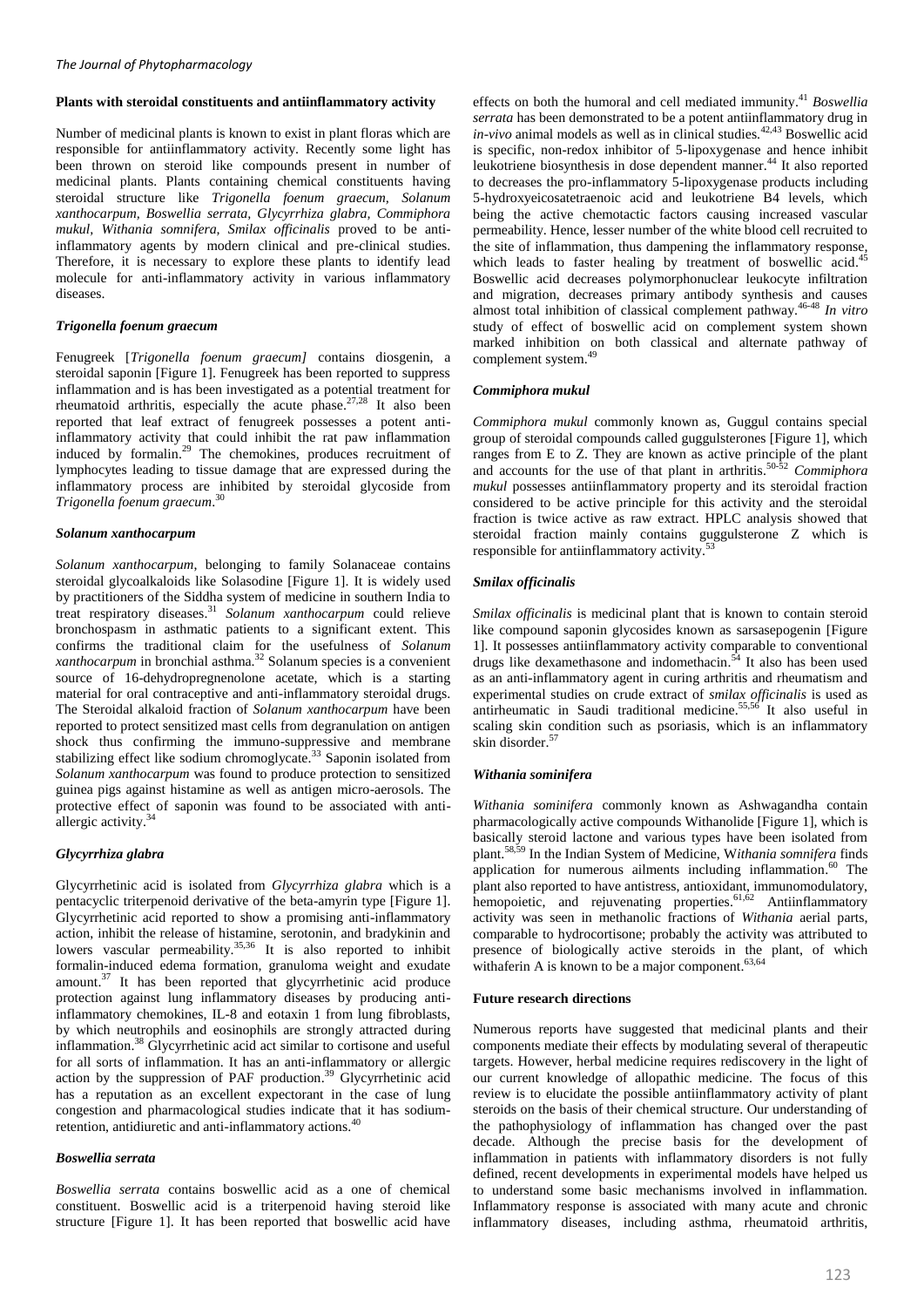rhinitis, conjunctivitis, and multiple sclerosis. Glucocorticoids have been widely and successfully used in the treatment of inflammatory diseases. They exert their effects by different mechanism like interference of most inflammatory pathways and suppression of inflammation in a wide variety of diseases. Indeed they are often the most effective therapy available and their use is limited only by systemic side effects.<sup>65</sup> Inhaled glucocorticoids are highly lipophilic. They rapidly enter and bind to cytosolic receptors, this glucocorticoidreceptor complexes then move quickly into the nucleus and induce gene transcription results in therapeutic effect of glucocorticoids.<sup>66</sup> Unfortunately, the desired antiinflammatory and immunosuppressant effects are often accompanied by severe and partially reversible and non-reversible side effects such as suppression of the hypothalamicpituitary-adrenal axis, diabetes mellitus, peptic ulcer, Cushing's syndrome, osteoporosis, skin atrophy, psychosis, glaucoma, and many others.<sup>67</sup> The use of glucocorticoids is limited by these side effects, and there is a major need for the development of compounds with the anti-inflammatory potency of standard glucocorticoids but with reduced side effects. The current review aimed at identification of molecule having more desired anti-inflammatory activity comparable to glucocorticoids. Plant steroids possess ideal structural chemistry for the antiinflammatory activity; therefore our attempt is to elucidate weather active constituents of these plants can be used in inflammatory conditions as glucocorticoids with minimal systemic side effects.

#### **Conclusions**

This review provide preclinical validation for the use of the active constituents of plants such as solasodine, diosgenin, boswellic acid, glycyrrihizin, guggulsterones, withnolides or sarsasapogenin in the management of inflammatory disorders such as asthma, rheumatoid arthritis, rhinitis, conjunctivitis, and multiple sclerosis. An extensive comparative study of plant steroids with synthetic glucocorticoids on the glucocorticoid receptor mediated side effects may offer insights or realistic possibilities to ascertain whether the plant steroids can really contribute to human well-being as effective antiinflammatory drugs. In view of their safety and efficacy, these herbs can be useful adjuvants to conventional therapeutic approaches to the management of inflammatory disorders.

### **Conflicts of interests**

The author has no conflicts of interest to declare.

#### **References**

1. Konstantopoulos K. Editorial Hot Topic: Molecular biologypathophysiology of inflammation and autoinflammation. Curr Drug Targets Inflamm Allergy. 2005;4: 1-39.

2. Straus D.S., Glass C.K. Anti-inflammatory actions of PPAR ligands: New insights on cellular and molecular mechanisms. Trends Immunol. 2007; 28:551-8.

3. Schacke H., Schottelius A., Docke W.D., Strehlke P., Jaroch S., Schmees N., Rehwinkel H., Hennekes H., Asadullah K. Dissociation of transactivation from transrepression by a selective glucocorticoid receptor agonist leads to separation of therapeutic effects from side effects. Proc Nat Acad Sci U S A. 2004; 101:227-32.

4. Turk R., John A.C. Antiinflammatory action of glucocorticoids-New mechanisms for old drugs. N Engl J Med. 2005; 20:1711-23.

5. Hubert S. The role of sterols in plant growth and development. Prog Lipid Res. 2003; 42: 163–75.

6. Francisco A.M., Nuria C., Rosa M.V., Jose M.G. Bioactive steroids from Oryza sativa L. Steroids. 2006;71: 603-8.

7. Yokota T. The structure, biosynthesis and functions of brassinosteroids. Trends Plant Sci. 1997; 2: 137-143.

8. Benveniste P. Sterol biosynthesis. Ann Rev Plant Physiol. 1986;37: 275- 308.

9. Mandava N.B. Plant growth-promoting brassinosteroids. Ann Rev Plant Physiol. 1988; 39: 23-51.

10. Krenn L., Kopp B. Bufadinolides from animal and plant source. Phytochemistry. 1998; 48: 1-29.

11. Manuel M., Esther C., Fernando T., Arturo S.F. Cardenolides and diterpenes as a source of and model for positive ionotropic agents. Pharma Biol. 2001;39:53-62.

12. Concepcion P.M., Manuel M., Arturo S.F. A short review on cardiotonic steroids and their aminoguanidine analogues. Molecules. 2000;5:51-81.

13. Dinan L., Whiting P., Girault J.P., Lafont R., Dhadialla T.S., Cress D.E. Cucurbitacins are insect steroid hormone antagonists acting at the ecdysteroid receptor. Biochem J. 1997; 328:643-50.

14. Dinan L., Whiting P., Sarkar S.D., Kasai R., Yamasaki K. Assessment of natural products in the *Drosophila melangaster* B11 cell bioassay for ecdysteroid agonist and antagonist activities. Cell Mol Life Sci. 2001;58:321- 42.

15. Sarkar S.D., Whiting P., Sik V., Dinan L. Ecdysteroid antagonists cucurbitacins from *Physocarpus opulifolius* [Rosaceae]. Phytochemistry. 1999;50:1123-28.

16. Sun J., Blaskovich M.A., Jove R., Livingston S.K., Coppola D., Sebti S.M. Cucurbitacin Q: A selective STAT3 activation inhibitor with potent antitumor activity. Oncogene. 2005;24: 3236-45.

17. Dinan L., Savchenko T., Whiting P., Sarker S.D. Plant natural products as insect steroid receptor agonists and antagonists. Pestic Sci. 1999;55:331-35.

18. Dinan L. A strettegy for the identification of ecydysteroid receptor agonist and antagonists from plants. Eur J Entomol. 1995; 92, 271-83.

19. Barile E., Bonanomi G., Antignani V., Zolfaghari B., Sajjadi S.E., Scala F., Lanzotti V. Saponins from *Allium minutiflorum* with antifungal activity. Phytochemistry. 2007;68:596-603.

20. Quan H.J., Koyanagi J., Komada F., Saito S. Preparations of vitamin D analogs, spirostanols and furostanols from diosgenin and their cytotoxic activities. Eur J Med Chem. 2005;40:662-73.

21. Roddick J.G., Melchers G. Steroidal glycoalkaloid content of potato, tomato and their somatic hybrids. Theor Appl Genet. 1985;70:655-60.

22. Nazrullaev S.S., Bessonova I.A., Akhmedkhodzhaeva K.H.S. Estrogenic activity as a function of chemical structure in *Haplophyllum quinoline* alkaloids. Chem Nat Prod. 2001; 37:551-55.

23. Kirson I., Glotter E. Recent developments in saterally occurring ergostanetype steroids: a review. J Nat Prod. 1981;44:633-47.

24. Muhammad K., Abdul M., Saeed A., Hafiz R.N. Withanolides from *Ajuga parviflora*. J Nat Prod. 1999;62:1290-92.

25. Dinan L., Whiting P., Alfonso D., Kapetanidis I. Certain withanolides from Iochroma gesnerioides antagonize ecdysteroid action in the *Drosophila melanogaster* cell line. Entomologia Experimentalis et Applicata. 1996;80:415-20.

26. Habtemariam S. Cytotoxicity and immunosuppressiveactivity of withanolides from *Discopodium penninervium*. Planta Med. 1997; 63:15–7.

27. Shishodia S., Aggarwal B.B. Diosgenin inhibits osteoclastogenesis, invasion, and proliferation through the downregulation of Akt, I kappa B kinase activation and NF-kappa B-regulated gene expression. Oncogene. 2006;25:1463-73.

28. Liagre B., Vergne-Salle P., Corbiere C., Charissoux J.L, Beneytout JL. Diosgenin, a plant steroid, induces apoptosis in human rheumatoid arthritis synoviocytes with COX-2 overexpression. Arthritis Res Ther. 2004;6:373-83.